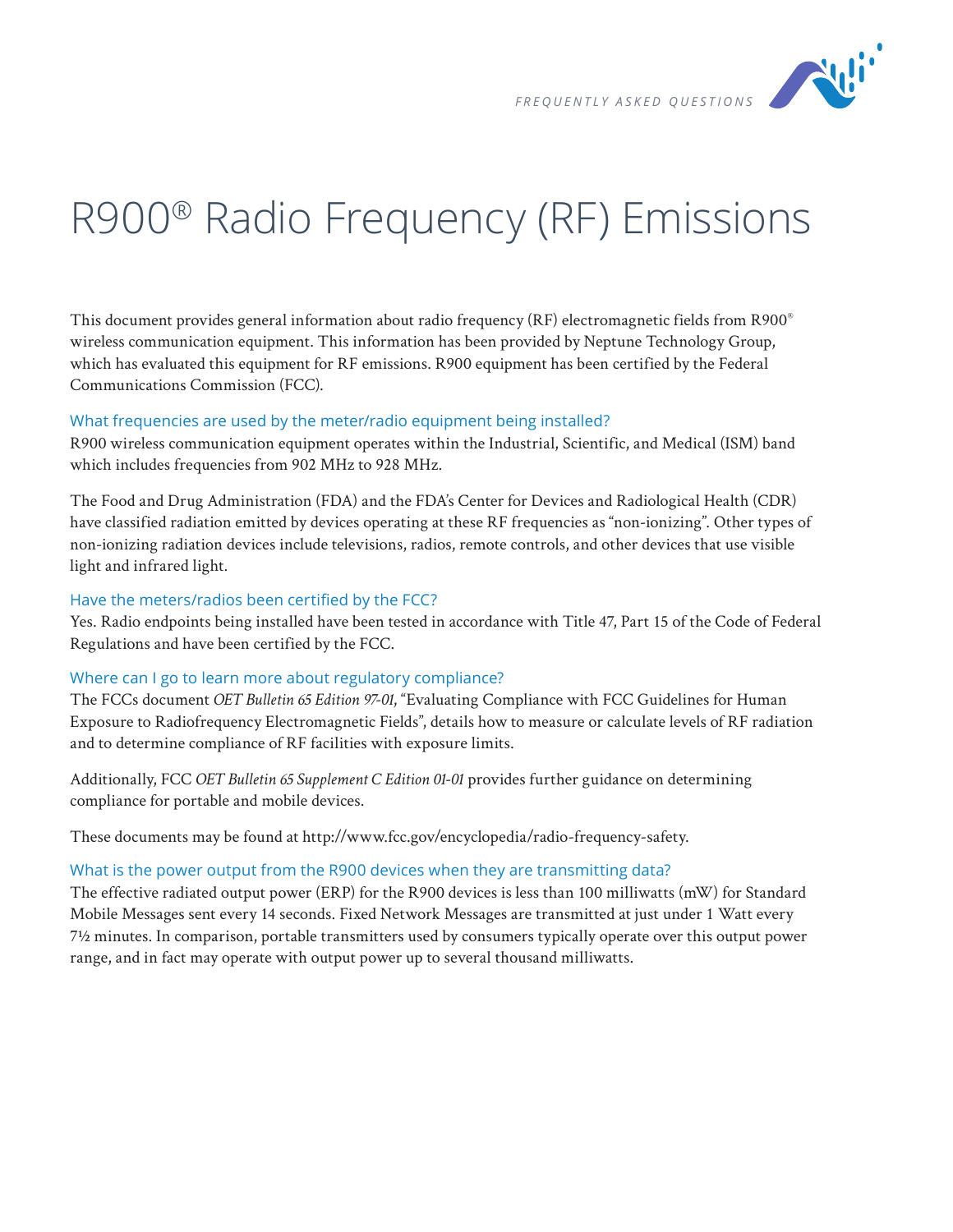

# Are there any health hazards associated with this technology?

The World Health Organization (WHO) notes in its *Fact Sheet 304*:

"To date, the only health effect from RF fields identified in scientific reviews has been related to an increase in body temperature (> 1 C°) from exposure at very high field intensity found only in certain industrial facilities, such as RF heaters. The levels of RF exposure from base stations and wireless networks are so low that the temperature increase is insignificant and does not affect human health."

*WHO Fact Sheet 304* may be found at www.who.int/mediacentre/factsheets/fs304/en/index.html.

## Are there RF exposure standards for the R900 devices?

The FCC has established rules requiring transmitting facilities to comply with RF exposure guidelines. The limits established in the guidelines are designed to protect the public health with a very large margin of safety. These limits have been endorsed by federal health and safety agencies, such as the Environmental Protection Agency (EPA) and the FDA.

The FCC has established exposure guidelines for RF devices operating in the 300 kHz to 100 GHz range. These safety guidelines are outlined in the publication, *OET Bulletin 65 Edition 91-01*, "Evaluating Compliance with the FCC Guidelines for Human Exposure to Radiofrequency Electromagnetic Field", and can be found at http://www. fcc.gov/encyclopedia/radio-frequency-safety.

The general-population exposure limits set by the FCC for the frequency range utilized by the meters/radios and other devices such as cordless phones and baby monitors is 0.6 milliwatts per centimeter squared (mW/cm<sup>2</sup>) at 902 MHz.

The R900 device transmits for less than one minute total per day and for seven milliseconds at a time. The exposure to radio frequency energy at a distance of one foot from the meter is never more than 0.08 mW/cm $^2$  for the Fixed Network Messages. This is approximately eight times lower than the exposure limit set by the FCC. Standard Mobile Messages are an order of magnitude lower.

For more information on the effects of RF energy exposure, please visit:

- **FCC:** For information regarding potential RF hazards from FCC regulated transmitters, please contact the Federal Communications Commission, Consumer & Governmental Affairs Bureau, 445 12th Street, SW, Washington, DC, 20554; Phone: 1-888-225-5322; E-mail rfsafety@fcc.gov; or go to http://www.fcc.gov/ encyclopedia/radio-frequency-safety.
- • **FDA:** For information about radiation from microwave ovens and other consumer and industrial products, contact Center for Devices and Radiological Health (CDRH), Food and Drug Administration or go to http:// www.fda.gov/Radiation-EmittingProducts/default.htm.
- **OSHA:** The Occupational Safety and Health Administration's (OSHA) Health Response Team has been involved in studies related to occupational exposure to RF radiation. https://www.osha.gov/SLTC/radiation\_nonionizing/index.html.
- **WHO:** The World Health Organization's Electromagnetic Fields information page is located at http://www.who.int/topics/electromagnetic\_fields/en/.